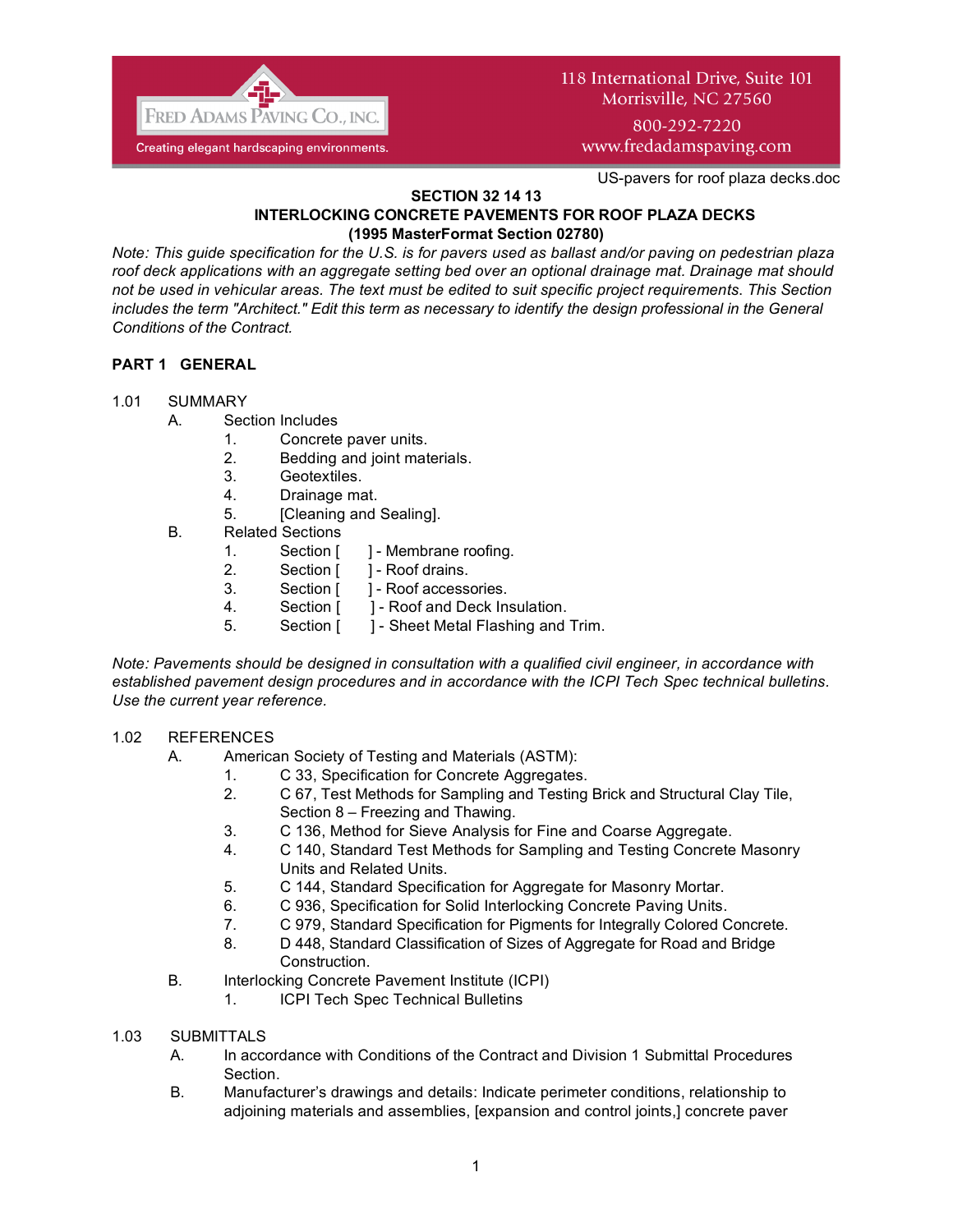

# 800-292-7220 www.fredadamspaving.com

US-pavers for roof plaza decks.doc

- [layout,] [patterns,] [color arrangement,] installation [and setting] details. C. [Drainage mat sample.]
- D. Sieve analysis per ASTM C 136 for grading of bedding and joint materials.
- E. Concrete pavers:
	- 1. [Four] representative full-size samples of each paver type, thickness, color, finish that indicate the range of color variation and texture expected in the finished installation. Color(s) selected by [Architect] [Engineer] [Landscape Architect] [Owner] from manufacturer's available colors.
	- 2. Accepted samples become the standard of acceptance for the work.
	- 3. Test results from an independent testing laboratory for compliance of paving unit requirements to ASTM C 936.
	- 4. Manufacturer's certification of concrete pavers by ICPI as having met applicable ASTM standards.
	- 5. Manufacturer's catalog product data, installation instructions, and material safety data sheets for the safe handling of the specified materials and products.
- E. Paver Installation Subcontractor:
	- 1. A copy of Subcontractor's current certificate from the Interlocking Concrete Pavement Institute Concrete Paver Installer Certification program.
	- 2. Job references from projects of a similar size and complexity. Provide Owner/Client/General Contractor names, postal address, phone, fax, and email address.
	- 3.

# 1.04 QUALITY ASSURANCE

- A. Paving Subcontractor Qualifications:
	- 1. Utilize an installer having successfully completed concrete paver installation similar in design, material, and extent indicated on this project.
	- 2. Utilize an installer holding a current certificate from the Interlocking Concrete Pavement Institute Concrete Paver Installer Certification program.
- B. Regulatory Requirements and Approvals: [Specify applicable licensing, bonding or other requirements of regulatory agencies.].
- C. Mock-Ups:
	- 1. Install a 7 ft x 7 ft  $(2 \times 2 \text{ m})$  paver area.
	- 2. Use this area to determine surcharge of the bedding sand layer, joint sizes, lines, laying pattern(s), color(s), and texture of the job.
	- 3. This area will be used as the standard by which the work will be judged.
	- 4. Subject to acceptance by owner, mock-up may be retained as part of finished work.
	- 5. If mock-up is not retained, remove and properly dispose of mock-up.
- 1.05 DELIVERY, STORAGE & HANDLING
	- A. General: Comply with Division 1 Product Requirement Section.
	- B. Comply with manufacturer's ordering instructions and lead-time requirements to avoid construction delays.
	- C. Delivery: Deliver materials in manufacturer's original, unopened, undamaged containers packaging with identification labels intact.
		- 1. Coordinate delivery and paving schedule to minimize interference with normal use of buildings adjacent to paving.
		- 2. Deliver concrete pavers to the site in steel banded, plastic banded or plastic wrapped packaging capable of transfer by fork lift or clamp lift.
		- 3. Unload pavers at job site in such a manner that no damage occurs to the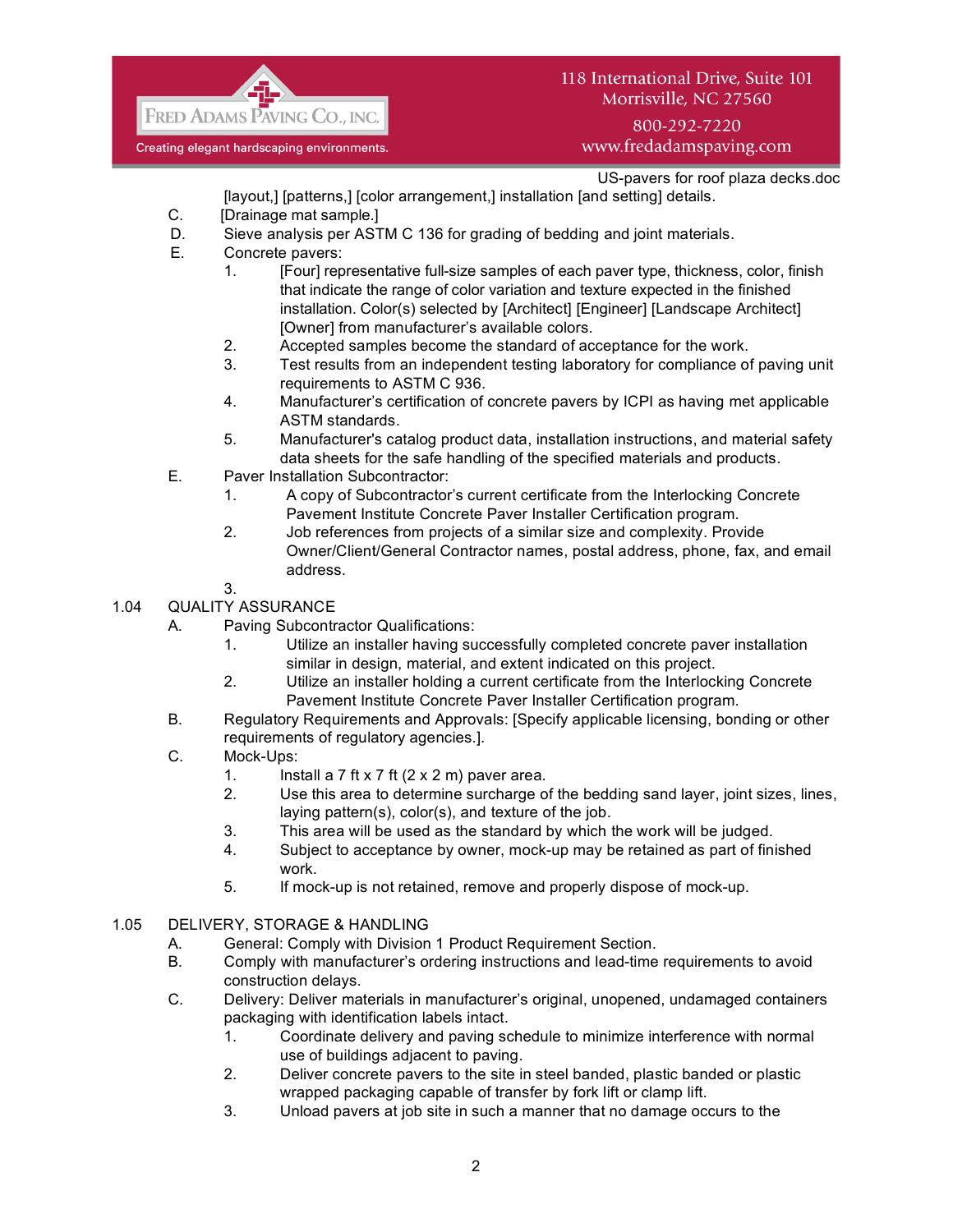

800-292-7220 www.fredadamspaving.com

US-pavers for roof plaza decks.doc

product.

- D. Storage and Protection: Store materials protected such that they are kept free from mud, dirt, and other foreign materials. [Store concrete paver cleaners and sealers per manufacturer's instructions.]
	- 1. Cover bedding sand and joint sand with waterproof covering if needed to prevent exposure to rainfall or removal by wind. Secure the covering in place.
- 1.06 PROJECT/SITE CONDITIONS
	- A. Environmental Requirements:
		- 1. Do not install aggregate bedding materials or pavers during heavy rain or snowfall.
		- 2. Do not install frozen sand or saturated aggregate bedding materials.
		- 3. Do not install concrete pavers on frozen or saturated aggregate bedding materials.
- 1.07 MAINTENANCE
	- A. Extra Materials: Provide [Specify area] [Specify percentage.] additional material for use by owner for maintenance and repair.
	- B. Pavers shall be from the same production run as installed materials.

## **PART 2 PRODUCTS**

2.01 CONCRETE PAVERS

*Note: Concrete pavers may have spacer bars on each unit. They are highly recommended for mechanically installed pavers. Manually installed pavers may be installed with or without spacer bars.*

- A. Manufacturer: [Specify ICPI member manufacturer name.].
	- 1. Contact: [Specify ICPI member manufacturer contact information.].
- B. Interlocking Concrete Paver Units, including the following:
	- 1. Paver Type: [Specify name of product group, family, series, etc.].
		- a. Material Standard: Comply with material standards in ASTM C 936.
		- b. Color [and finish]: [Specify color.] [Specify finish].
		- c. Color Pigment Material Standard: Comply with ASTM C 979.
		- d. Size: [Specify.] inches [({Specify.}mm)] x [Specify.] inches

 $[(\text{Specify.}\}m\text{m})] \times [\text{Specify.}]$  inches  $[(\text{Specify.}\}m\text{m})]$  thick.

*Note: If 3 1/8 in. (80 mm) thick pavers are specified, their compressive strength test results per ASTM C 140 should be adjusted by multiplying by 1.18 to equate the results to that from 2 3/8 in. (60 mm) thick pavers.*

- e. Average Compressive Strength (ASTM C 140): 8000 psi (55 MPa) with no individual unit under 7200 psi (50 MPa).
- f. Average Water Absorption (ASTM C 140): 5% with no unit greater than 7%.
- g. Freeze/Thaw Resistance (ASTM C 67): Resistant to 50 freeze/thaw cycles with no greater than 1% loss of material. Freeze-thaw testing requirements shall be waived for applications not exposed to freezing conditions.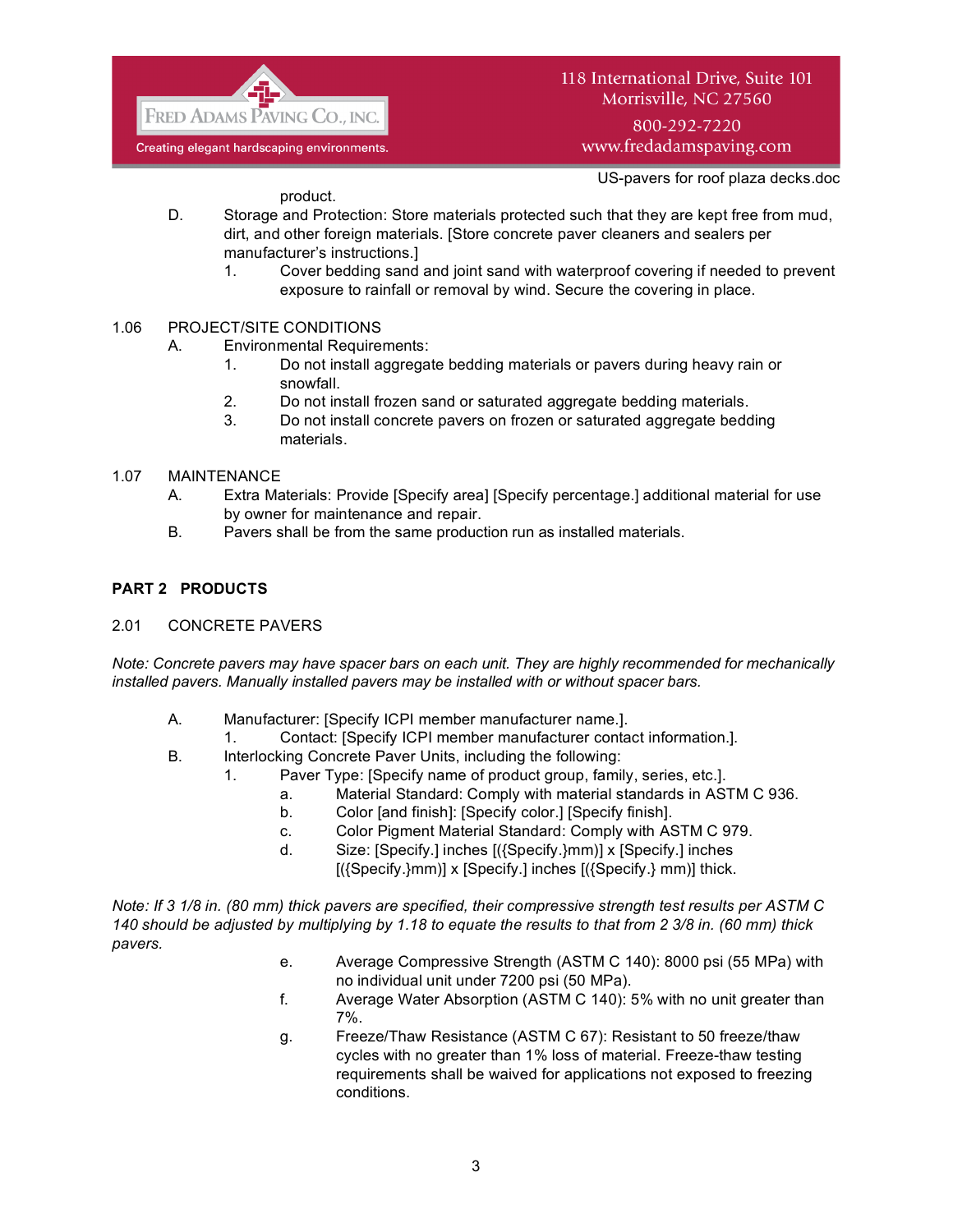

800-292-7220 www.fredadamspaving.com

US-pavers for roof plaza decks.doc

2.02 PRODUCT SUBSTITUTIONS

- A. Substitutions: No substitutions permitted.
- 2.03 BEDDING AND JOINT MATERIALS
	- A. Provide bedding and joint sand as follows:
		- 1. Washed, clean, non-plastic, free from deleterious or foreign matter, symmetrically shaped, natural or manufactured from crushed rock.
		- 2. Do not use limestone screenings or stone dust.
		- 3. Sieve according to ASTM C 136.
		- 5. Bedding Material Requirements: Conform to the grading requirements as shown in Table 1.

| Table 1                                           |           |  |
|---------------------------------------------------|-----------|--|
| <b>Grading Requirements for Bedding Materials</b> |           |  |
| No. 89 (per ASTM D 448)                           |           |  |
| Sieve Size Percent Passing                        |           |  |
| $3/8$ in. $(9.5$ mm)                              | 90 to 100 |  |
| No. 4 (4.75 mm)                                   | 20 to 55  |  |
| No. 8 (2.36 mm)                                   | 5 to 30   |  |
| No. 16 (1.18 mm)                                  | $0$ to 10 |  |
| No. 50 (0.300 mm)                                 | $0$ to 5  |  |
|                                                   |           |  |

B. Joint Sand Material Requirements: Conform to the grading requirements of modified ASTM C 33 bedding material as indicated in Table 2 below.

> Table 2 Grading Requirements for Bedding Sand ASTM C 33 Sieve Size Percent Passing 3/8 in.(9.5 mm) 100 No. 4 (4.75 mm) 95 to 100 No. 8 (2.36 mm) 85 to 100 No. 16 (1.18 mm) 50 to 85 No. 30 (0.600 mm) 25 to 60 No. 50 (0.300 mm) 10 to 30 No. 100 (0.150 mm) 2 to 10 No. 200 (0.075 mm) 0 to 1

## 2.04 ACCESSORIES

- A. Provide accessory materials as follows:
	- 1. Geotextile Fabric:
		- a. Material Type and Description: [Specify material type and description.].
		- b. Material Standard: [Specify material standard.].
		- c. Manufacturer: [Acceptable to interlocking concrete paver manufacturer] [Specify manufacturer.].

*Note: Delete articles below if drainage mat, cleaners, and/or sealers are not specified.*

- 2. Drainage Mat
	- [a.  $\left[\begin{array}{ccc} 0 & 1 \end{array}\right]$  or approved substitute.]
- 3. [Cleaners] [Sealers]
	- a. Material Type and Description: [Specify material type and description.].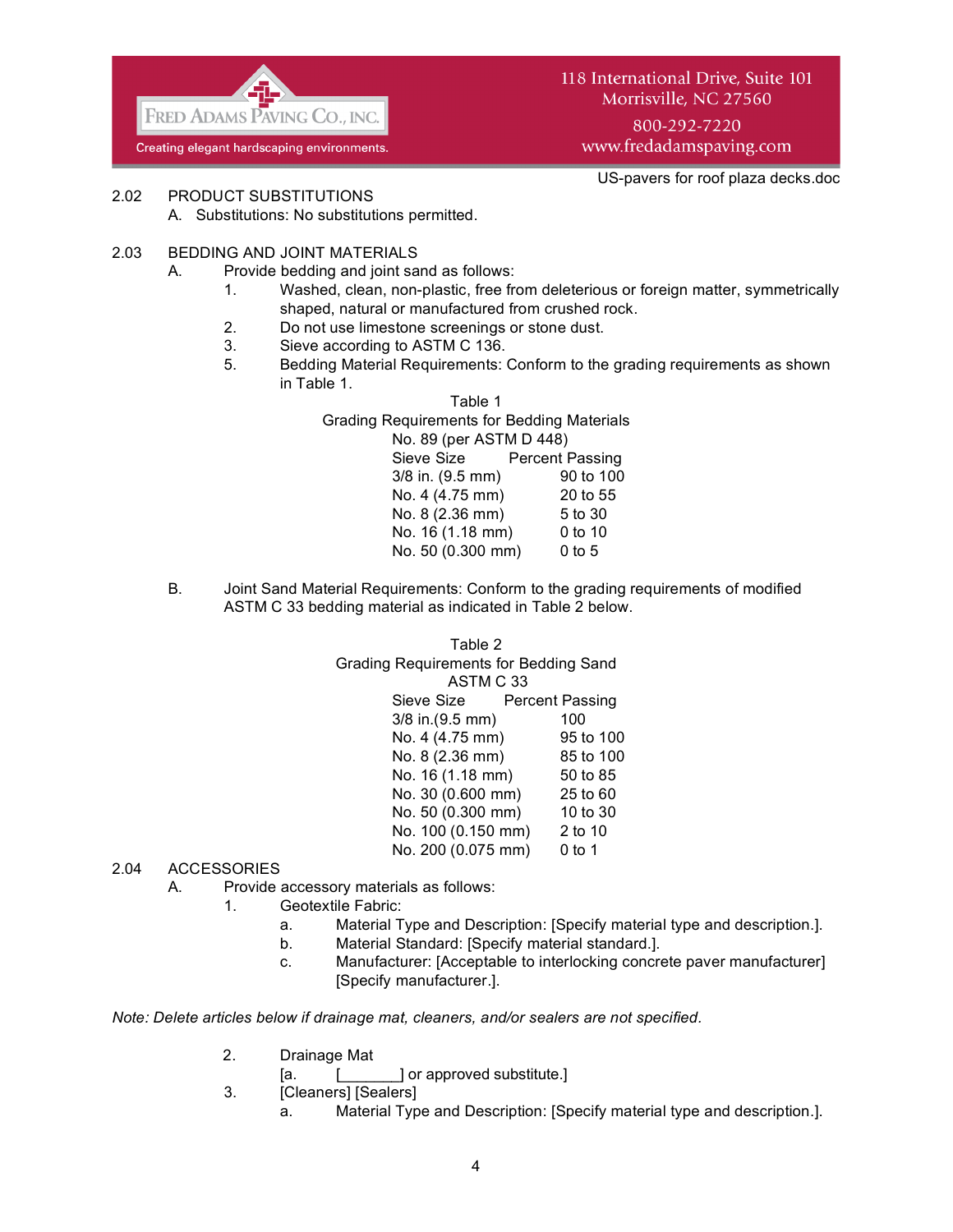

800-292-7220 www.fredadamspaving.com

- US-pavers for roof plaza decks.doc
- b. Material Standard: [Specify material standard.].
- c. Manufacturer: [Specify manufacturer.].

# **PART 3 EXECUTION**

- 3.01 ACCEPTABLE INSTALLERS
	- A. [Specify acceptable paving subcontractors.].

*Note: The elevations and surface tolerance of the roof deck determine the final surface elevations of concrete pavers. The paver installation contractor cannot correct deficiencies in elevations of the base surface with additional bedding sand or by other means. Therefore, the surface elevations of the base should be checked and accepted by the General Contractor or designated party, with written certification to the paving subcontractor, prior to placing bedding materials.*

## 3.02 EXAMINATION

- A. Acceptance of Site Verification of Conditions:
	- 1. General Contractor shall inspect, accept and certify in writing to the paver installation subcontractor that roof conditions meet specifications for the following items prior to installation of interlocking concrete pavers.
		- a. Verify that geotextiles, if applicable, have been placed according to drawings and specifications.
		- b. Verify that roof deck materials, thickness, surface tolerances and elevations conform to specified requirements.
		- c. Provide written test results for roof deck materials to the Owner, General Contractor and paver installation subcontractor.
		- d. Verify location, type, and elevations of edge restraints, drains, drain holes, and inlets.
	- 2. Do not proceed with installation of bedding sand and interlocking concrete pavers until roof conditions are corrected by the General Contractor or designated subcontractor.

### 3.03 PREPARATION

- A. Verify that all surfaces, membrane(s), protection board, insulation, and drains, are free from dirt, oil, grease or any deleterious substances and debris that may prevent installation, drainage, and stability of the paver installation.
- B. Verify that roof has a minimum of [2%] slope to drains. Verify roof deck is clean and dry, and certified by General Contractor as meeting material, installation and grade specifications.
- C. Verify that roof deck [and geotextile] is ready to support sand, [edge restraints,] and, pavers and imposed loads.
- D. Edge Restraint Preparation:
	- 1. Install edge restraints per the drawings [and manufacturer's recommendations] [at the indicated elevations].

### *Note: Use the following paragraphs include drainage mat. Edit as required.*

- 3.04 INSTALLATION
	- A. Spread, join, and trim drainage mat according to manufacturer's recommendations.
	- B. Spread geotextile and turn up at sides of installation against parapets and protrusions in the roof. Overlap downslope a minimum of 12 in. (30 cm) [as indicated on the drawings].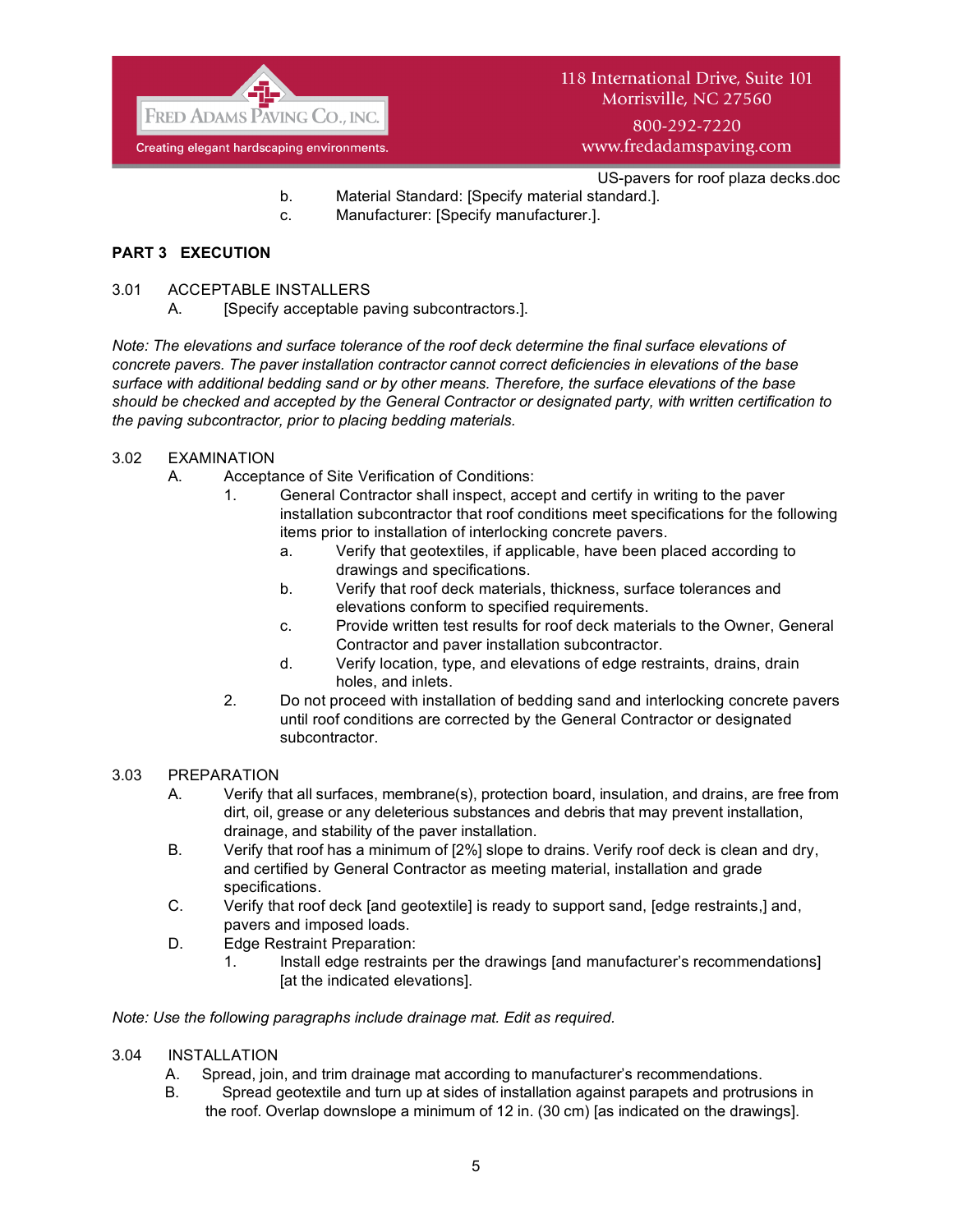

800-292-7220 www.fredadamspaving.com

US-pavers for roof plaza decks.doc

- C. Apply geotextile over the surface of the [deck] [drainage mat] and turn up vertically against it to prevent migration of bedding sand. Allow an extra 12 in. (30 cm) length at perimeters to fold over and capture bedding sand layer at edges. Place under pavers at perimeter of installation.
- D. Spread the bedding materials evenly over the geotextile and screed to a nominal 1 in. (25 mm) thickness.
	- 1. Do not disturb screeded sand.
	- 2. Screeded area shall not substantially exceed that which is covered by pavers in one day.
	- 3. Do not use bedding sand to fill depressions in the deck surface.

*Note: When initially placed on the bedding sand, manually installed pavers often touch each other, or their spacer bars if present. Joint widths and lines (bond lines) are straightened and aligned to specifications with rubber hammers and pry bars as paving proceeds.*

B. Lay pavers in pattern(s) shown on drawings. Place units hand tight without using hammers. Make horizontal adjustments to placement of laid pavers with rubber hammers and pry bars as required.

*Note: Contact manufacturer of interlocking concrete paver units for recommended joint widths.*

- C. Provide joints between pavers between [1/16 in. and 3/16 in. (2 and 5 mm)] wide. No more than 5% of the joints shall exceed [1/4 in. (6 mm)] wide to achieve straight bond lines.
- D. Joint (bond) lines shall not deviate more than  $\pm 1/2$  in. ( $\pm 15$  mm) over 50 ft. (15 m) from string lines.
- E. Fill gaps at the edges of the paved area with cut pavers or edge units.
- F. Cut pavers to be placed along the edge with a [double blade paver splitter or] masonry saw.

*Note. Specify requirements for edge treatment in G below.*

- G. [Adjust bond pattern at pavement edges such that cutting of edge pavers is minimized.] [All cut pavers exposed to vehicular tires shall be no smaller than one-third of a whole paver.] [Cut pavers at edges as indicated on the drawings.]
- H. Keep skid steer and forklift equipment off newly laid pavers that have not received initial compaction and joint materials.
- I. Use a low-amplitude plate compactor capable of at least minimum of 4,000 lbf (18 kN) at a frequency of 75 to 100 Hz to vibrate the pavers into the bedding materials.
- J. [Inspect the drainage under a compacted area to be sure it is not crushed from compaction,]
- K. Remove any cracked or damaged pavers and replace with new units.
- L. Simultaneously spread, sweep and compact dry joint sand into joints continuously until full. This will require at least 4 to 6 passes with a plate compactor. Do not compact within 6 ft (2 m) of unrestrained edges of paving units.
- M. All work within 6 ft. (2 m) of the laying face must shall be left fully compacted with sandfilled joints at the end of each day or compacted upon acceptance of the work.
- N. Cover the laying face or any incomplete areas with plastic sheets overnight if not closed with cut and compacted pavers with joint materials to prevent exposed bedding sand from becoming saturated from rainfall.